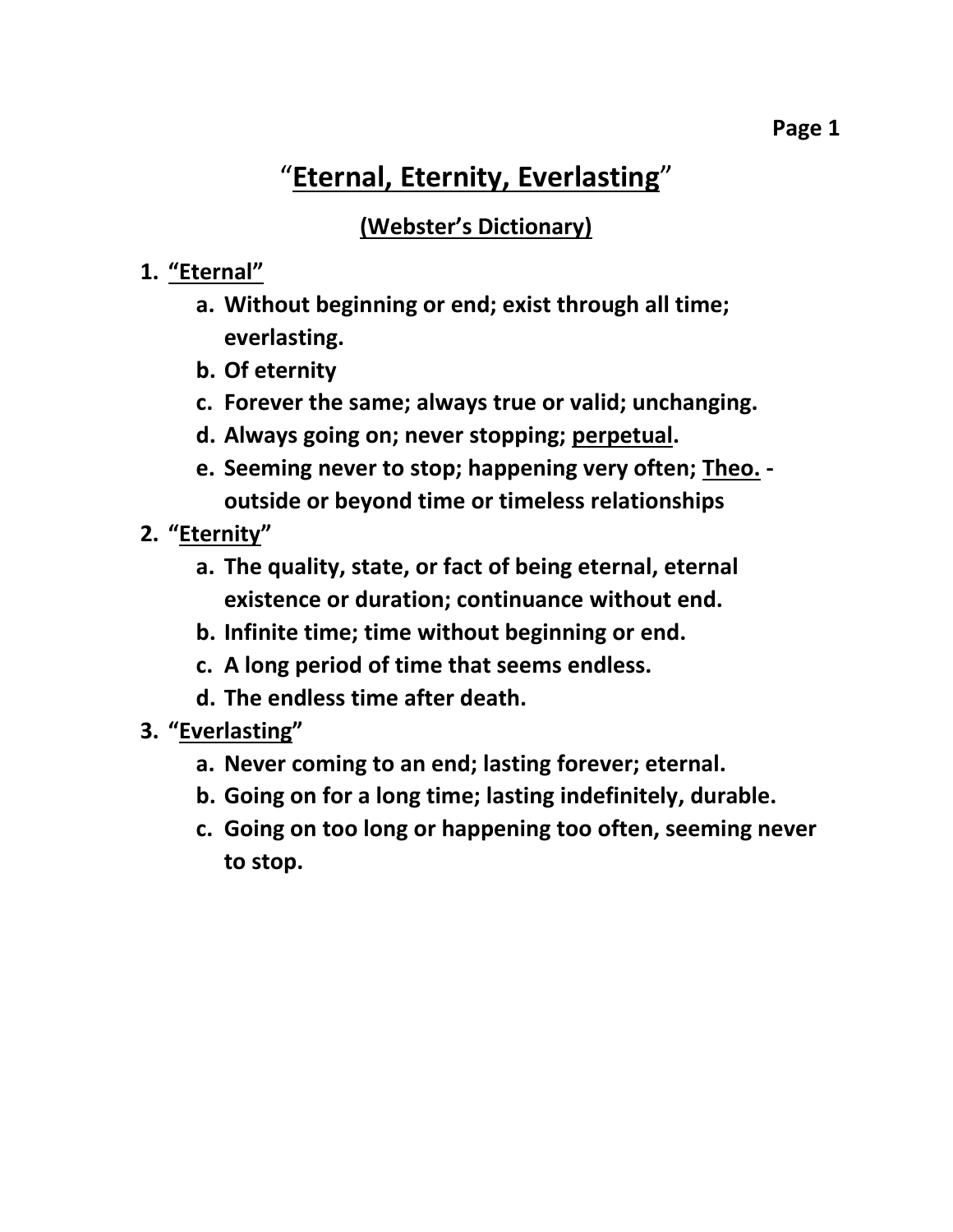## "**Eternal, Eternity, Everlasting**"

### **(Unger's Bible Dictionary)**

#### **1. "eternal" – describes duration… Greek aionios, ahee-o-nee-os (166)**

- **i. It is used of that which in nature is endless; e.g.**
- **Of God (Romans 16:26)**
- **His power (1 Tim. 6:16)**
- **His glory (1 Peter 5:10)**
- **The Holy Spirit (Hebrews 9:14)**
- **Redemption (Hebrews 9:12)**
- **•** Salvation (Hebrews 5:9)
- **Life in Christ (John 3:16)**
- **The resurrection body (2 Cor. 5:1)**
- **The future rule of Christ (2 Peter 1:11)**
- **Which is declared to be without end (Luke 1:33)**
- **Of sin that never has forgiveness (Mark 3:29)**
- **THE JUDGEMENT OF God ((Hebrews 6:2)**
- **The punishment referred to in 2 Thess. 1:9 is not temporary, but final, and accordingly, the phraseology shows that its purpose is not remedial but retributive.**
- **2. "eternity" – duration… Hebrew ad, ad = duration – perpetuity (5703)**
	- **i. This is an essential attribute of God. The thought of this divine attribute is necessarily included in that of God's absolutely independent existence. The eternity of God is declared in many places in the scriptures: (Psalms. 90:2; 102:26-28; Isa. 44:6,47:15;1 Tim. 6:16; 2 Peter 3:8; Rev. 1:4).**
- **3. "everlasting" – duration…. Greek aionios, ahee – onee – os (166)**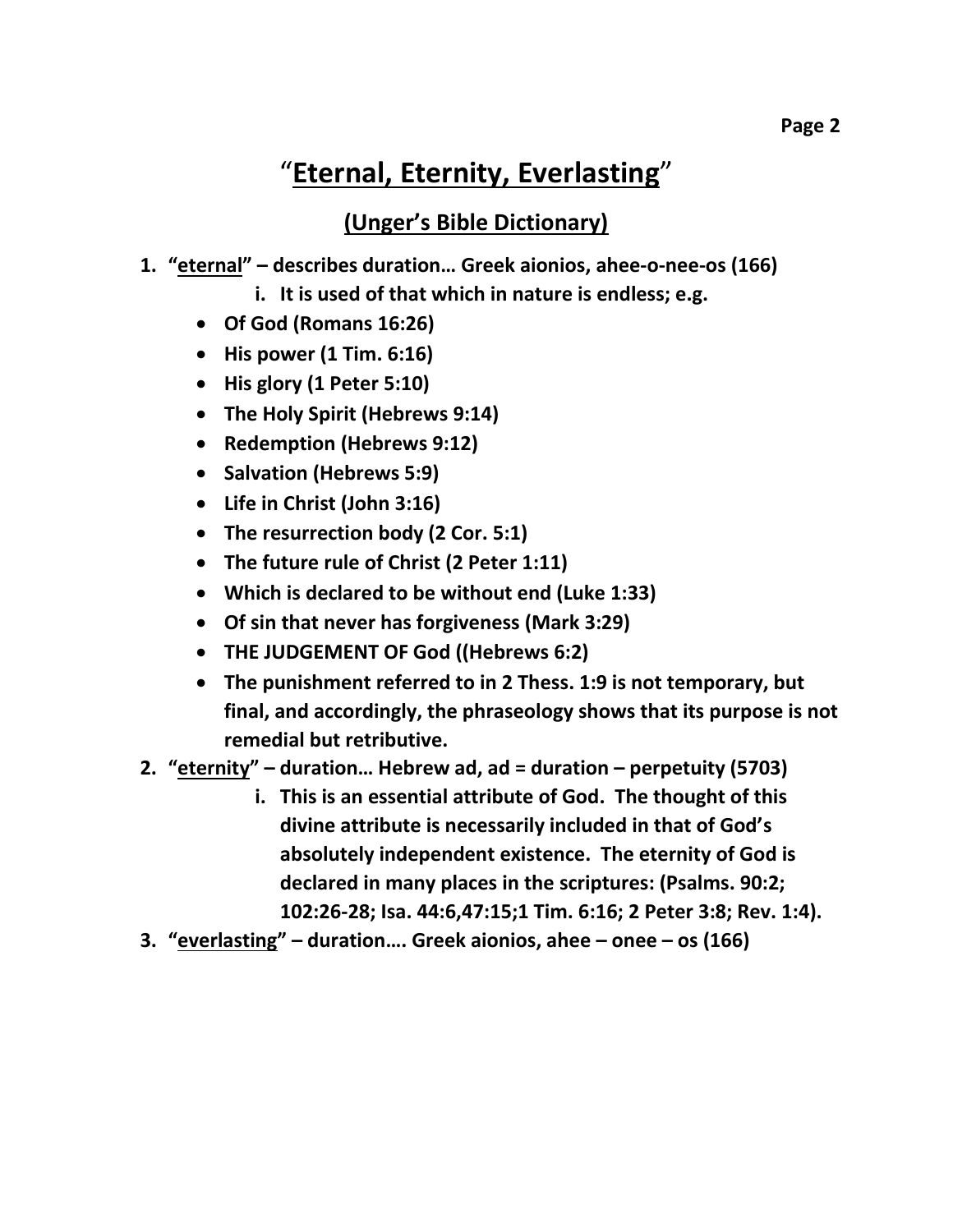## **Scriptures (45x)**

| "eternal life" (26x) | "life eternal" (4x)       |
|----------------------|---------------------------|
| Matthew 19:6         | Matthew 25:46             |
| <b>Mark 10:17</b>    | John 4:36                 |
| <b>Mark 10:30</b>    | John 12:25                |
| Luke 10:25           | John 17:3                 |
| Luke 18:18           |                           |
| John 3:15            | "everlasting life" (9x)   |
| <b>John 5:39</b>     | Matthew 19:29             |
| John 6:54            | John 3:16                 |
| John 6:68            | John 3:36                 |
| John 10:28           | John 4:14                 |
| John 17:2            | John 5:24                 |
| Acts 13:48           | John 6:27                 |
| Romans 2:7           | John 6:40                 |
| Romans 5:21          | John 6:47                 |
| Romans 6:23          | Acts 13:46                |
| 1 Timothy 6:12       |                           |
| 1 Timothy 6:19       | "life everlasting" (4x)   |
| Titus 1:2            | Luke 18:30                |
| Titus 3:7            | John 12:50                |
| 1 John 1:2           | <b>Galatians 6:8</b>      |
| 1 John 2:25          | 1 Timothy 1:16            |
| 1 John 3:15          |                           |
| 1 John 5:11          | "eternal redemption" (1x) |
| 1 John 5:13          | Hebrews 9:12              |
| 1 John 5:20          | "eternal salvation" (1)   |
| Jude 21              | Hebrews 5:9               |
|                      |                           |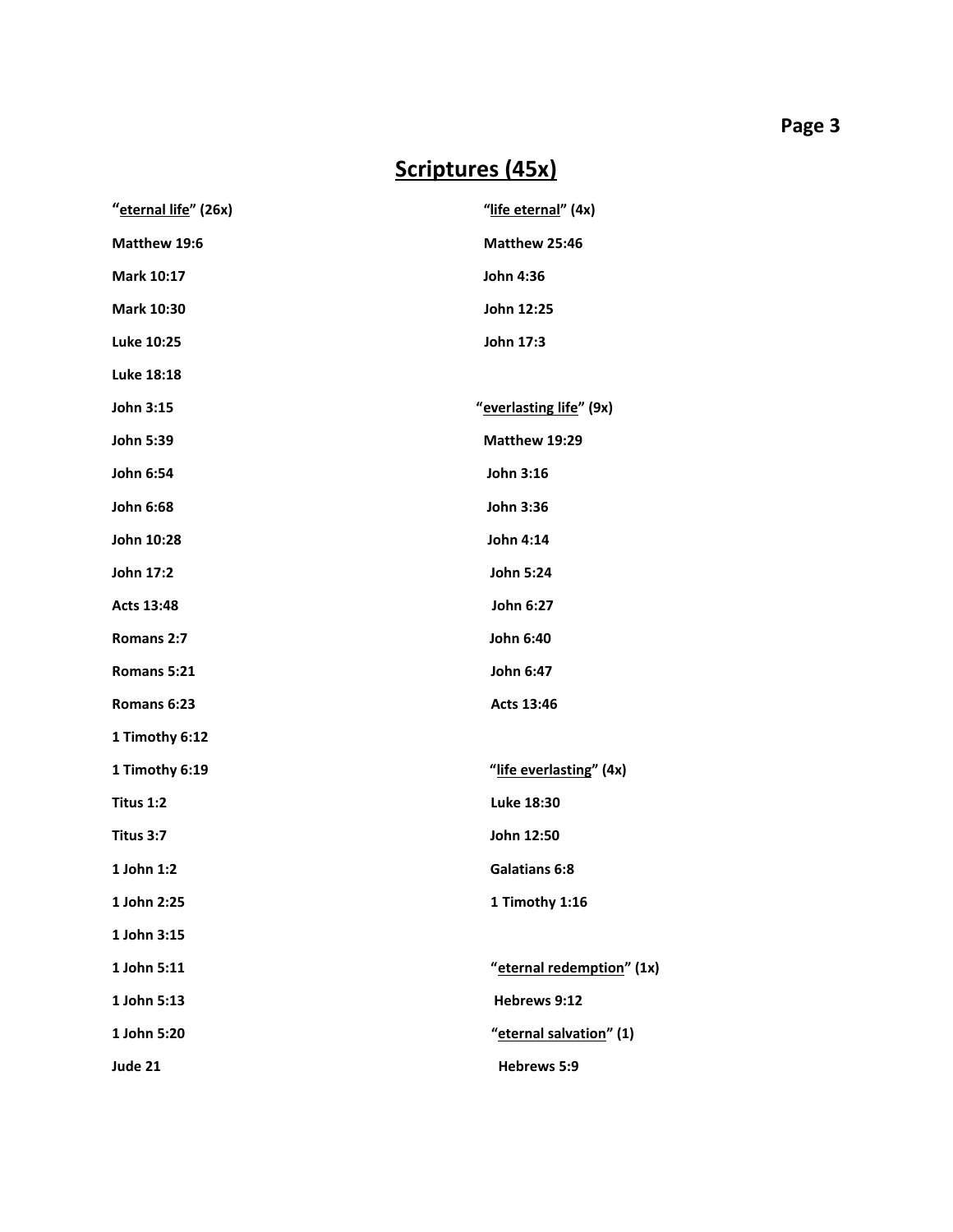#### **"Assurance of Salvation"**

- **1. Forgiveness of sin only comes by the shedding of blood.**
	- **O.T. – (Lev. 17:11) only covered sin; had to be repeated often.**
	- **N.T – (Heb. 9:22) took away sin, never needed repeating.**
- **2. Scriptures to support and interpret scripture: O.T. – sacrifices, goats and calves had to be offered often, the work of the priests was never finished so the priests never sat down. N.T. – sacrifice, Christ's own body and blood, was offered once, his work was finished. (John 19:30; 17:4), and He sat down. (Hebrews 1:3), (a) Heb. 7:22-27; (b) Heb. 9:12, 24-28; (c) Heb. 10:10-18,26; 1 Peter 3:18.**
- **3. Therefore, if you have been convicted of your sins, confessed with your mouth, and believed in the death, burial, and resurrection of Jesus Christ with your heart you are saved – born-again from above. The "new birth" is a one-time action, never needed repeating. (1 John 5:11-13). Scripture to support:**
	- **When you were saved you were bought, purchased by the blood of Christ. (1 Cor. 6:19,20; Acts 20:28) (Hebrews 9:12)**
	- **As the purchased possession of God He put a seal on you until the completion of your redemption – your soul has been redeemed - but your body has not been redeemed yet, but will be. (Eph. 1:13-14,30; Romans 8;23; Phil. 1:6)**
	- **Once you have been sealed by the Holy Spirit you are safe, secure from that moment throughout eternity:**

**(1) God saved us to the uttermost (finally and completely in all ways) Heb. 7:25**

**(2) We are kept by the power of God (1 Peter 1:5) (2 Tim. 1:12)**

**(3) We are in Christ and no one can take you out of His hand, or the Father's hand (John 10:22-29)**

**(4) Jesus receives all that come to Him, and He will not cast you out nor lose you.** 

**(John 6:37,39,40,44,47)**

**(5) Nothing can separate you from God (Romans 8:35-39)**